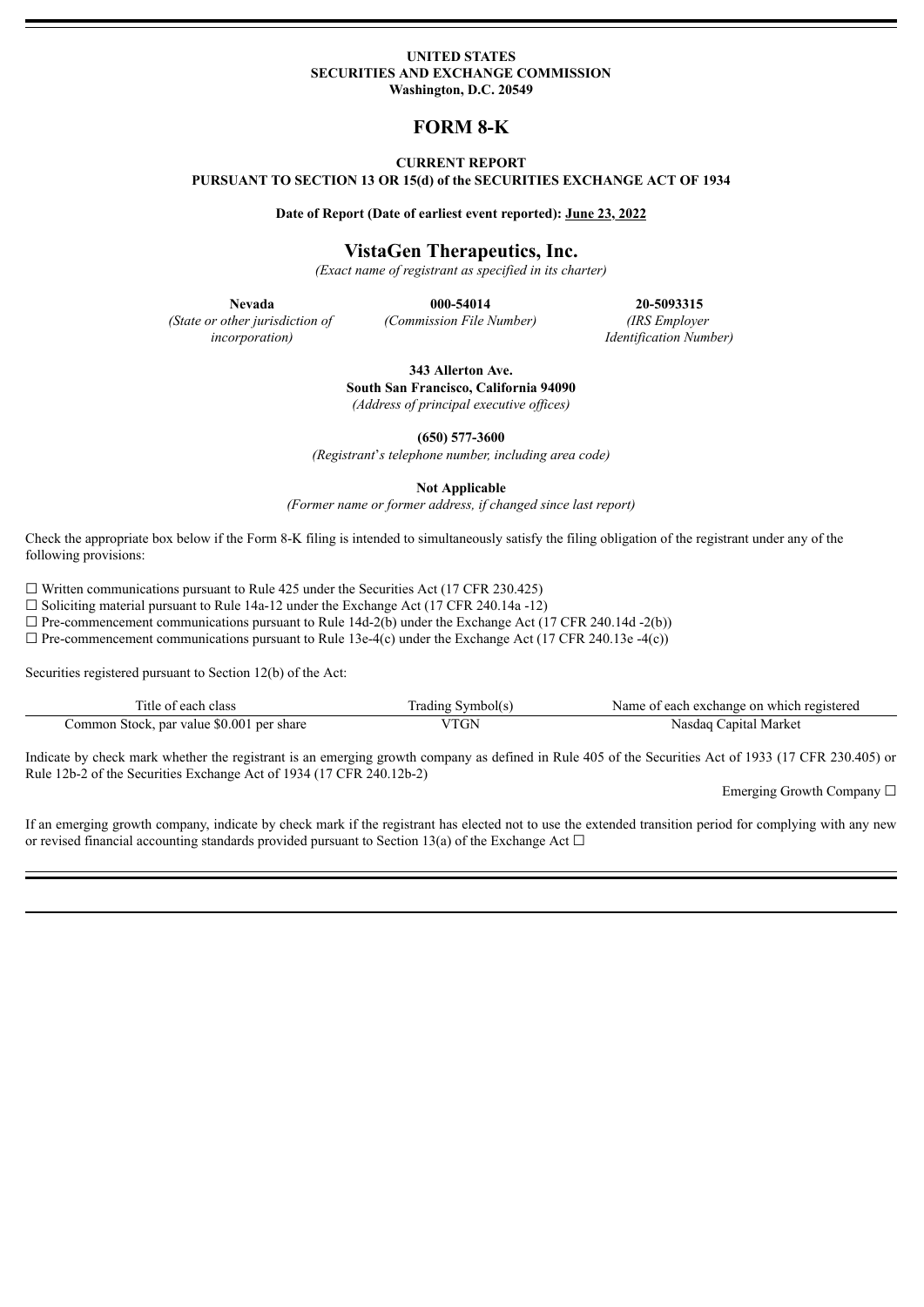### **Item 2.02 Results of Operations and Financial Condition.**

On June 23, 2022, VistaGen Therapeutics, Inc. (the "*Company*") issued a press release to announce the Company's financial results for its fiscal year ended March 31, 2022. A copy of the press release is attached to this Current Report on Form 8-K as Exhibit 99.1.

### **Disclaimer.**

The information in this Current Report on Form 8-K, including the information set forth in Exhibit 99.1, is being furnished and shall not be deemed "filed" for purposes of Section 18 of the Securities Exchange Act of 1934, as amended (the "*Exchange Act*"), nor shall Exhibit 99.1 filed herewith be deemed incorporated by reference in any filing under the Securities Act of 1933, as amended, or the Exchange Act, except as shall be expressly set forth by specific reference in such a filing.

### **Item 9.01 Financial Statements and Exhibits**.

## **(d) Exhibits Index**

| <b>Exhibit No.</b> | <b>Description</b>                                                          |  |  |
|--------------------|-----------------------------------------------------------------------------|--|--|
|                    |                                                                             |  |  |
| 99.1               | Press Release issued by VistaGen Therapeutics, Inc., dated June 23, 2022    |  |  |
| 104                | Cover Page Interactive Data File (embedded within the Inline XBRL document) |  |  |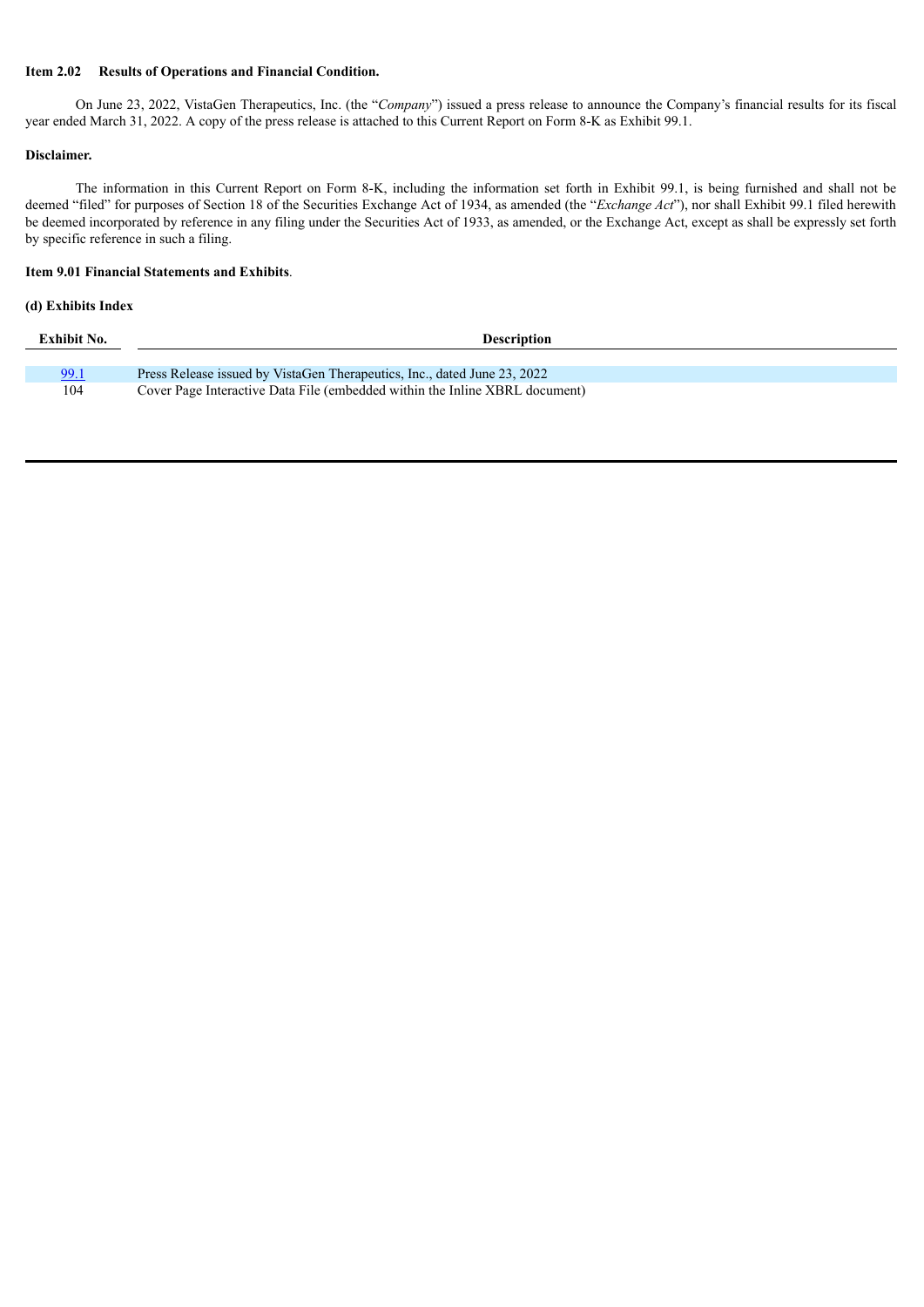### **Signatures**

Pursuant to the requirements of the Securities Exchange Act of 1934, the registrant has duly caused this report to be signed on its behalf by the undersigned thereunto duly authorized.

VistaGen Therapeutics, Inc.

Date: June 23, 2022 **By: By: Shawna** *By***: Shawna** *By***: Shawna** *By***: Shawna** *By***: Shawna** *By***: Shawna** *By***: Shawna** *By***: Shawna** *By***: Shawna** *By***: Shawna** *By***: Shawna** *By***: By: Shawna <b>By: By:** 

 $\frac{\sqrt{s}}{\text{Shawn K. Singh}}$ Chief Executive Officer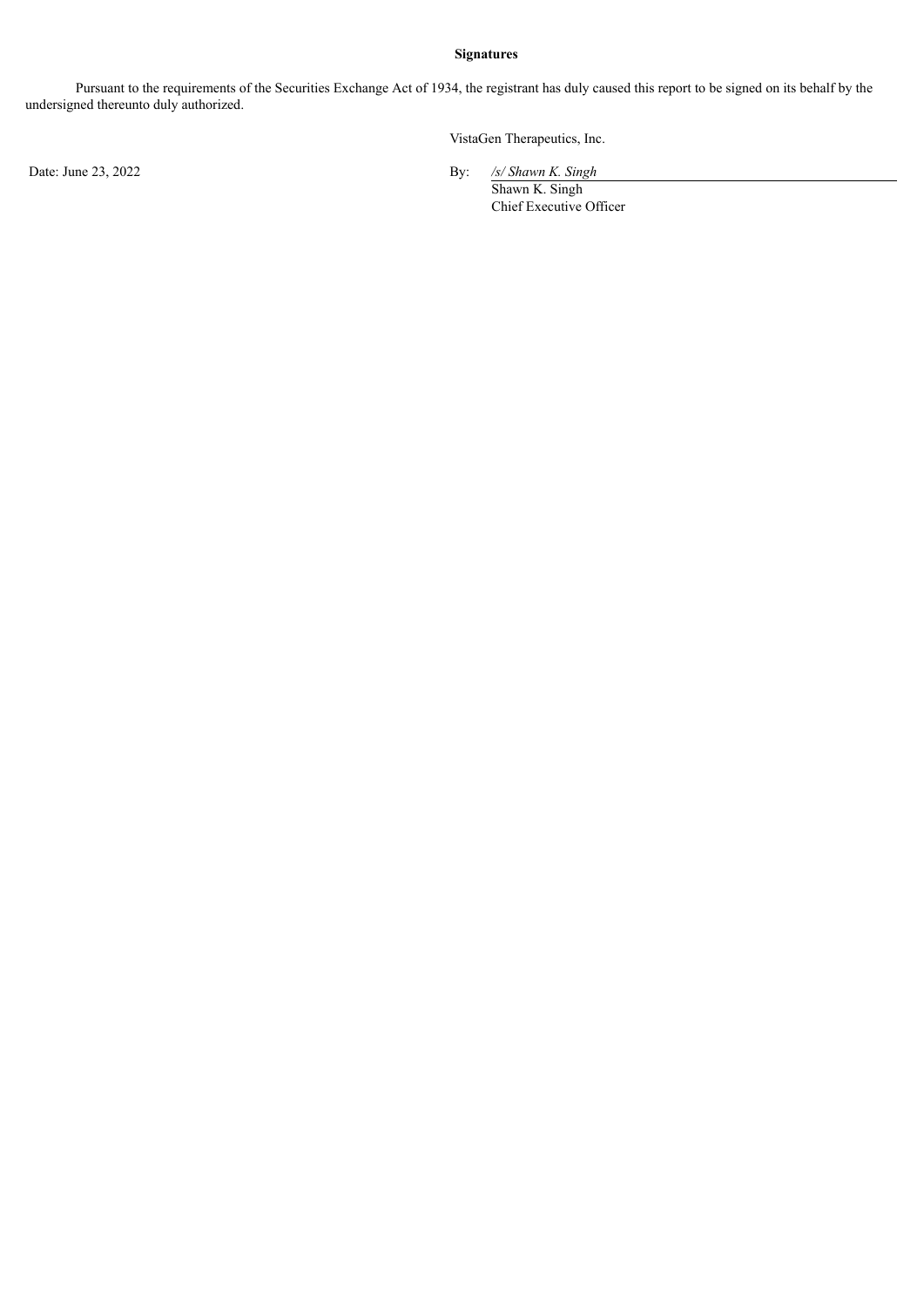<span id="page-3-0"></span>

## **VistaGen Therapeutics Reports Fiscal Year 2022 Financial Results and Provides Corporate Update**

- Completed last patient out milestone for PALISADE-1 Phase 3 clinical trial of PH94B in social anxiety disorder (SAD). Topline results for *PALISADE-1 anticipated mid-2022.*
- *PALISADE-2 on track for topline readout in late 2022.*
- Received FDA consensus that data from nonclinical and clinical studies of PH94B completed to date provide no signal of abuse potential.

**SOUTH SAN FRANCISCO, Calif., June 23, 2022** – VistaGen Therapeutics, Inc. (Nasdaq: VTGN), a late clinical-stage, central nervous system (CNS) focused biopharmaceutical company aiming to transform the treatment landscape for individuals living with anxiety, depression and other CNS disorders, today reported its financial results for its fiscal year ended March 31, 2022 and provided a corporate update.

"Momentum from our accomplishments throughout our fiscal year 2022 have led us to a position of strength as we await topline results from our PALISADE-1 Phase 3 clinical trial of PH94B in social anxiety disorder. Our progress, most notably recent drug development and regulatory milestones, continues to drive our team forward as we strive to develop much needed innovative medicines for mental health," stated Shawn Singh, Chief Executive Officer of VistaGen.

"We believe individuals should have access to medication that is not only effective, but also safe and without the potential for abuse and other harmful side effects. One of the major reasons we are passionate about developing PH94B is its potential to satisfy that need for the millions of individuals suffering from social anxiety disorder. Our recent consensus with the FDA that a Human Abuse Potential study is not required at this time based on PH94B's demonstrated safety in all studies completed to date adds to a growing body of evidence suggesting that PH94B has potential to achieve rapid-onset antianxiety effects without requiring systemic uptake or causing benzodiazepine-like side effects and safety concerns," said Singh.

"At a time when the current drug treatment paradigm for social anxiety disorder is falling far short of delivering necessary relief without worrisome potential consequences, an innovative treatment alternative is imperative. If successfully developed in our ongoing PALISADE Phase 3 Program, PH94B has the potential to fill that void as the first fast-acting, on demand acute treatment of anxiety for the estimated 25 million Americans who suffer from social anxiety disorder. We remain steadfast in pursuit of our mission to improve mental health and well-being for individuals suffering from anxiety, depression and other CNS related disorders worldwide – One Mind at a Time," concluded Singh.

### **Fiscal Year 2022 & Recent Business Highlights**

VistaGen continued consistent progress across its nasal spray, pherine-based platform and novel oral NMDA (N-methyl-D-aspartate) receptor programs.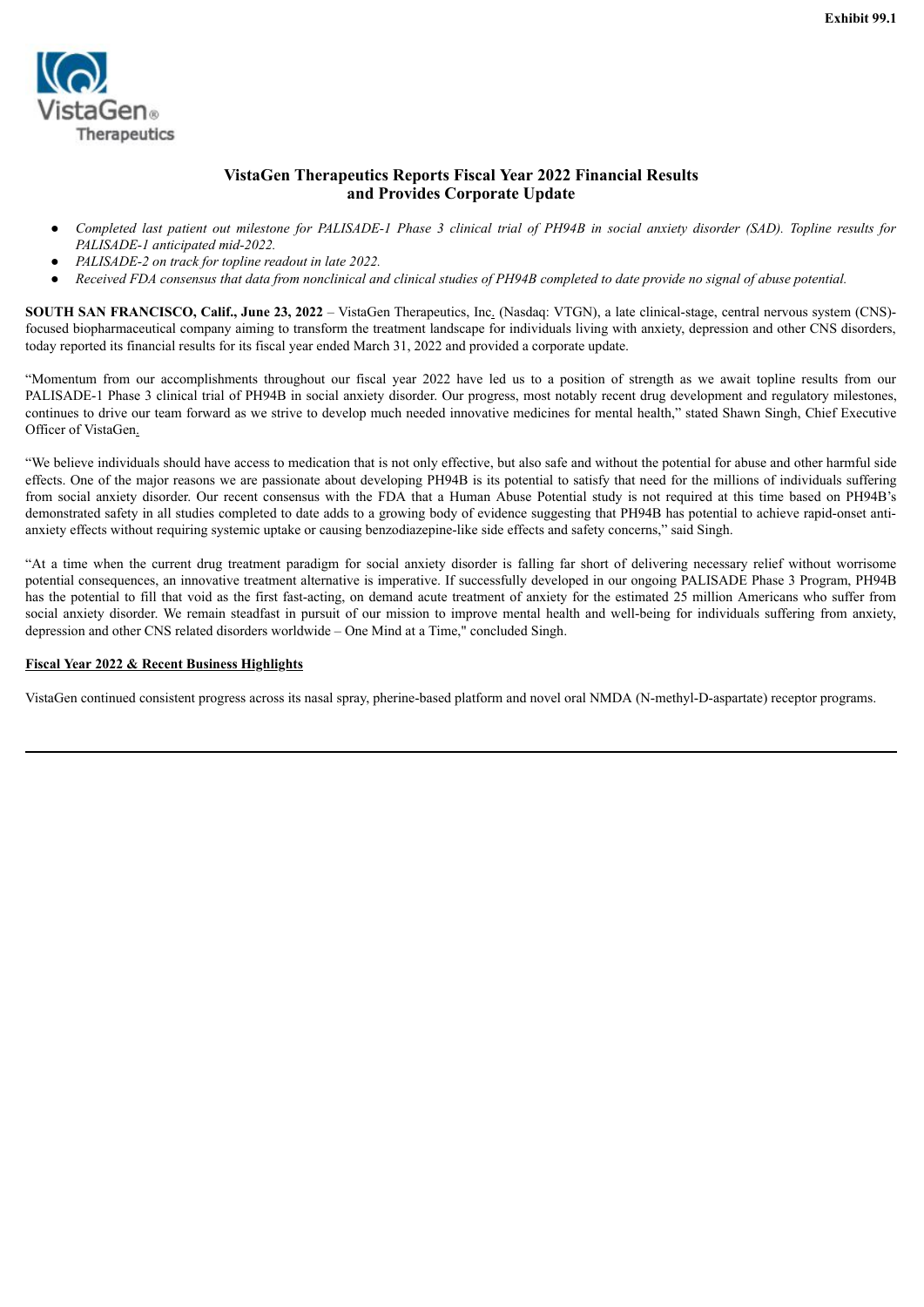PALISADE Phase 3 Program for PH94B in Social Anxiety Disorder (SAD) reaches Last Patient Out Milestone in PALISADE-1 - VistaGen's PALISADE-1 and PALISADE-2 Phase 3 studies are randomized, multi-center, double-blind, placebo-controlled clinical trials in the U.S. designed to evaluate the efficacy, safety and tolerability of PH94B for the acute treatment of anxiety in adults with SAD. PH94B is an odorless, tasteless, rapid-onset pherine nasal spray with a unique potential mechanism of action (MOA) and no signal of abuse potential in all studies completed to date. PH94B is designed to work differently than all therapies approved by the U.S. Food and Drug Administration (FDA) for SAD. Both Phase 3 studies are structured in a manner substantially similar to the public speaking component of a peer-reviewed Phase 2 study of PH94B in which researchers observed a statistically significant, rapid reduction in anxiety in individuals (within 15 minutes) in response to a public speaking challenge (p=0.002). In June 2022, PALISADE-1 reached the last patient out milestone. Consistent with prior guidance, the Company anticipates topline data for PALISADE-1 in mid-2022. PALISADE-2 is progressing, with topline results anticipated in late 2022. The Company's PALISADE-1 and PALISADE-2 studies are designed to anchor its potential PH94B U.S. New Drug Application (NDA) to the FDA should its PALISADE Phase 3 Program be successful, overall.

Consensus with FDA on abuse potential  $-$  No Human Abuse Potential (HAP) study required at this time  $-$  The FDA recently indicated that it agrees with the Company that data from nonclinical and clinical studies of PH94B completed to date provide no signal of abuse potential. The FDA also agreed that additional nonclinical studies are not necessary to evaluate the abuse potential of PH94B and, at this time, based on studies completed to date, a HAP study with PH94B is not required. The Company believes that this consensus with the FDA regarding abuse liability is very important as PH94B continues to progress through its Phase 3 development program in SAD.

**Nonclinical PH94B data support its differentiated, non-systemic MOA** – The Company recently presented preclinical data at the Annual Meeting of the Society of Biological Psychiatry (SOBP), the American Society of Clinical Psychopharmacology (ASCP), and the Medscape LIVE Psych Update Spring Meeting that support the MOA of PH94B binding to receptors of peripheral neurons in the nasal passages, rather than to neuronal receptors in the CNS, and without measurable systemic exposure. These data suggest that anxiolytic activity can be achieved without systemic exposure or transport into the brain, resulting in a lower potential risk for common side effects. As these preclinical data demonstrate, the proposed mechanism of action of PH94B is fundamentally unique from all currently available anti-anxiety therapies.

**PALISADE Global Phase 3 Clinical Study in SAD** – The Company and AffaMed Therapeutics completed regulatory preparations necessary to initiate PALISADE Global in the U.S. and China in the second half of 2022. Modeled off VistaGen's PALISADE-1 and PALISADE-2 Phase 3 clinical studies, PALISADE Global is a replicate Phase 3 clinical trial designed to evaluate the efficacy, safety, and tolerability of PH94B for the acute treatment of SAD in adults. This study is intended to support the registration and commercialization of PH94B in Greater China and potential other markets outside of the U.S. should PALISADE Global and the Company's PALISADE Phase 3 Program in the U.S. be successful, overall.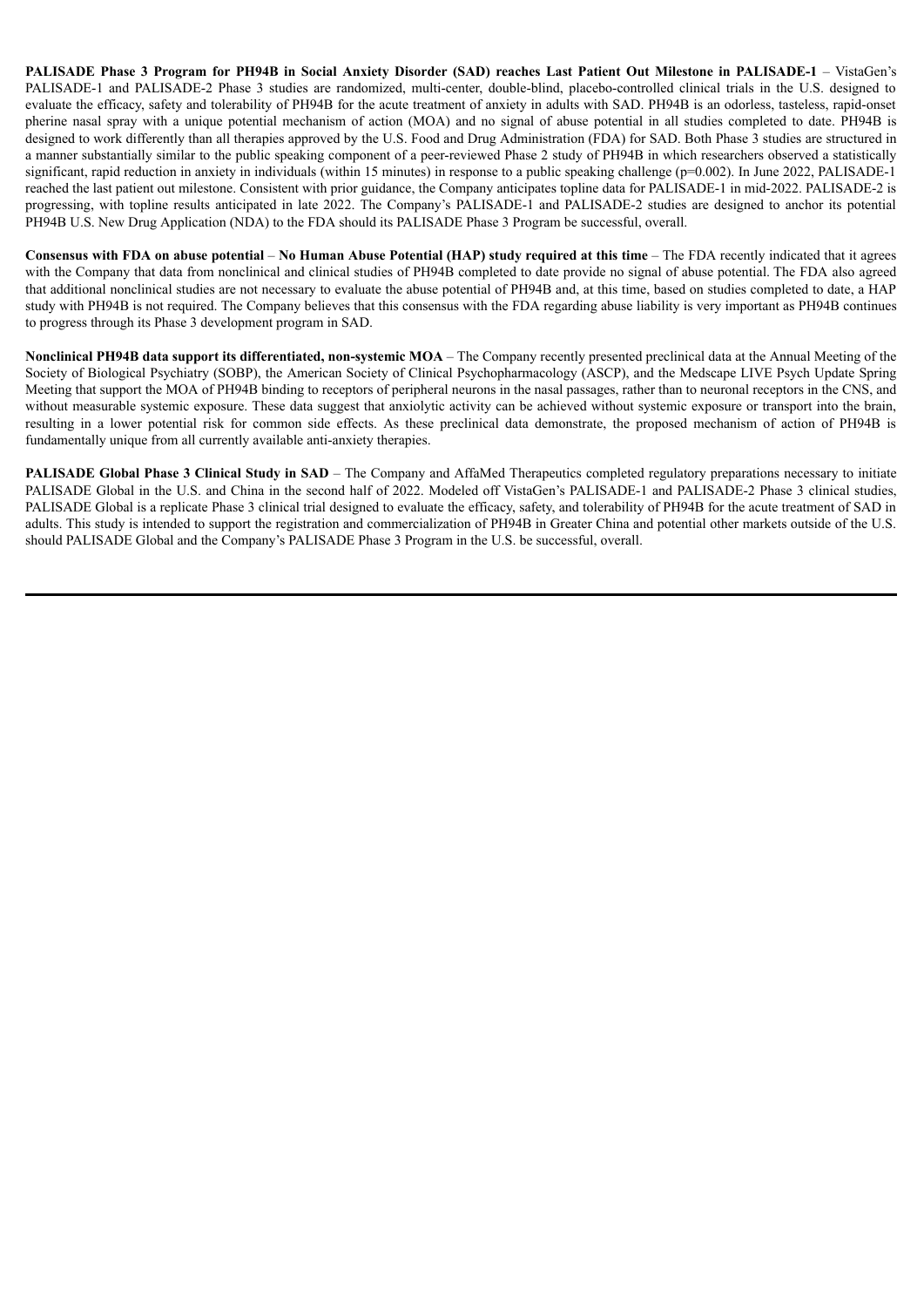**Exploratory clinical evaluation of PH94B expands beyond SAD** – To evaluate PH94B's potential as a treatment for several distinct anxiety disorders beyond SAD, the Company is preparing to launch a series of Phase 2A exploratory clinical trials in addition to its ongoing Phase 2A clinical trial designed to evaluate the efficacy, safety and tolerability of PH94B as a potential treatment of adults with adjustment disorder with anxiety (AjDA). Topline data from this AjDA trial are anticipated in late 2022. The Phase 2A clinical trials are expected to include exploratory biomarker studies to assess potential PH94B development opportunities in post-traumatic stress disorder (PTSD), procedural anxiety and post-partum anxiety.

**PH10 Nasal Spray development continues for multiple depression disorders** – Following positive results from the exploratory Phase 2A program of PH10 in major depressive disorder (MDD), the Company is conducting the necessary nonclinical studies to support the submission of an Investigational New Drug (IND) application to the FDA for further clinical development of PH10 in MDD in the U.S. The Company anticipates submission of the PH10 IND in MDD in 2022, and, if authorized by the FDA, to begin Phase 2B clinical development of PH10 for MDD as soon as practicable thereafter. The Company is considering the evaluation of PH10 as a potential treatment for several distinct depression disorders beyond MDD.

**AV-101 + probenecid Phase 1B trial initiated** – Following positive preclinical data, VistaGen initiated a Phase 1B drug-drug interaction study of AV-101 in combination with probenecid in late 2021. The Company is considering the evaluation of AV-101 in combination with probenecid as a potential treatment for several distinct neurological disorders.

### **Fiscal Year 2022 Financial Results**

*Research and development (R&D) expense***:** Research and development expense increased by \$23.5 million, from \$11.9 million to \$35.4 million for the fiscal years ended March 31, 2021 and 2022, respectively. The increase in R&D expense is primarily due to the preparation, initiation and continuation of the various clinical trials in the Company's PALISADE Phase 3 Program for PH94B in SAD, as well as the addition of senior management and other personnel across multiple R&D disciplines.

*General and administrative (G&A) expense***:** General and administrative expense increased to approximately \$13.5 million for the fiscal year ended March 31, 2022 compared to approximately \$7.1 million for the fiscal year ended March 31, 2021. The increase in G&A expense is primarily due to the addition of senior management and other personnel and phase-appropriate PH94B pre-launch commercialization activities.

*Net loss*: Net loss attributable to common stockholders for the fiscal year ended March 31, 2022 and 2021 was approximately \$48.7 million and \$42.3 million, respectively.

*Cash position***:** At March 31, 2022, the Company had cash and cash equivalents of approximately \$68.1 million.

As of June 22, 2022, the Company had 206,640,955 shares of common stock outstanding.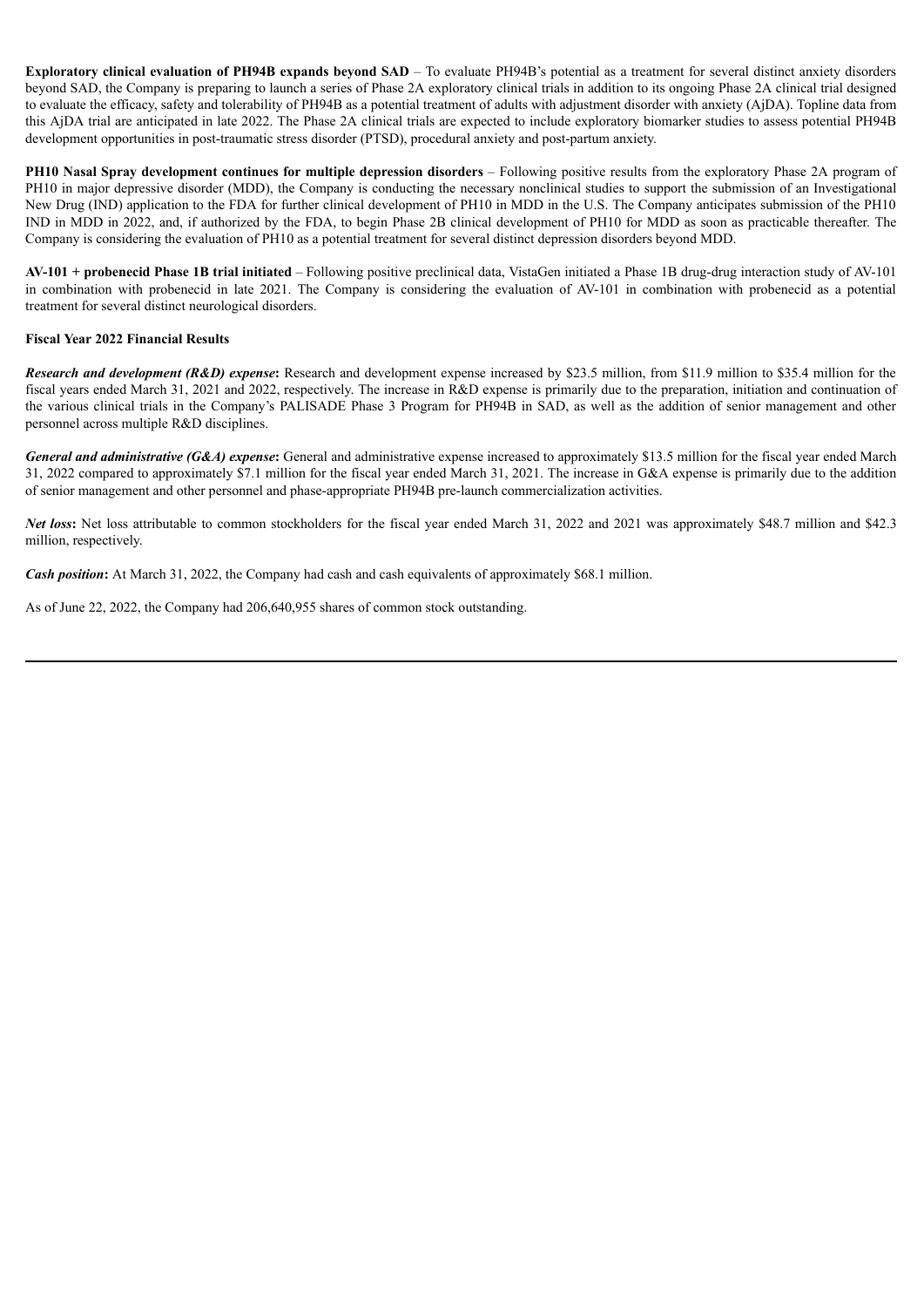### **Conference Call**

VistaGen will host a conference call and live audio webcast this afternoon at 5:00 p.m. Eastern Time to provide a corporate update and discuss its financial results for its fiscal year 2022 ended March 31, 2022.

U.S. Dial-in (Toll-Free): 1-877-407-9716

International Dial-in Number (Toll): 1-201-493-6779 Conference ID: 13729400

Webcast Link: https://viavid.webcasts.com/starthere.jsp?ei=1544875&tp\_key=fd5623fb33

A live audio webcast of the conference call will also be available via the link provided above. Participants should access this webcast site 10 minutes before the start of the call. In addition, a telephone playback of the call will be available after approximately 8:00 pm Eastern Time on Thursday, June 23, 2022. To listen to the replay, call toll free 1-844-512-2921 within the United States or 1-412-317-6671 when calling internationally (toll). Please use the replay PIN number 13729400.

#### **About VistaGen**

VistaGen (Nasdaq: VTGN) is a late clinical-stage, CNS-focused biopharmaceutical company striving to transform the treatment landscape for individuals living with anxiety, depression and other CNS disorders. The Company is advancing therapeutics with the potential to be faster-acting, and with fewer side effects and safety concerns, than those that are currently available. VistaGen's clinical-stage candidates are targeting multiple forms of anxiety and depression. PH94B and PH10 belong to a new class of drugs known as pherines, which are odorless, neuroactive steroids that bind to distinct receptors on chemosensory neurons in the nasal passages and can impact the limbic amygdala without systemic uptake or direct activity on CNS neurons in the brain. VistaGen's lead candidate, PH94B, is a nasally administered spray currently in multiple Phase 3 trials in the U.S., with topline results anticipated in 2022. Should ongoing Phase 3 studies be successful, PH94B has the potential to be the first FDA-approved, fast-acting, acute treatment of anxiety for adults with social anxiety disorder. VistaGen is passionate about transforming mental health care and redefining what is possible in the treatment of anxiety and depression. Connect at www.VistaGen.com.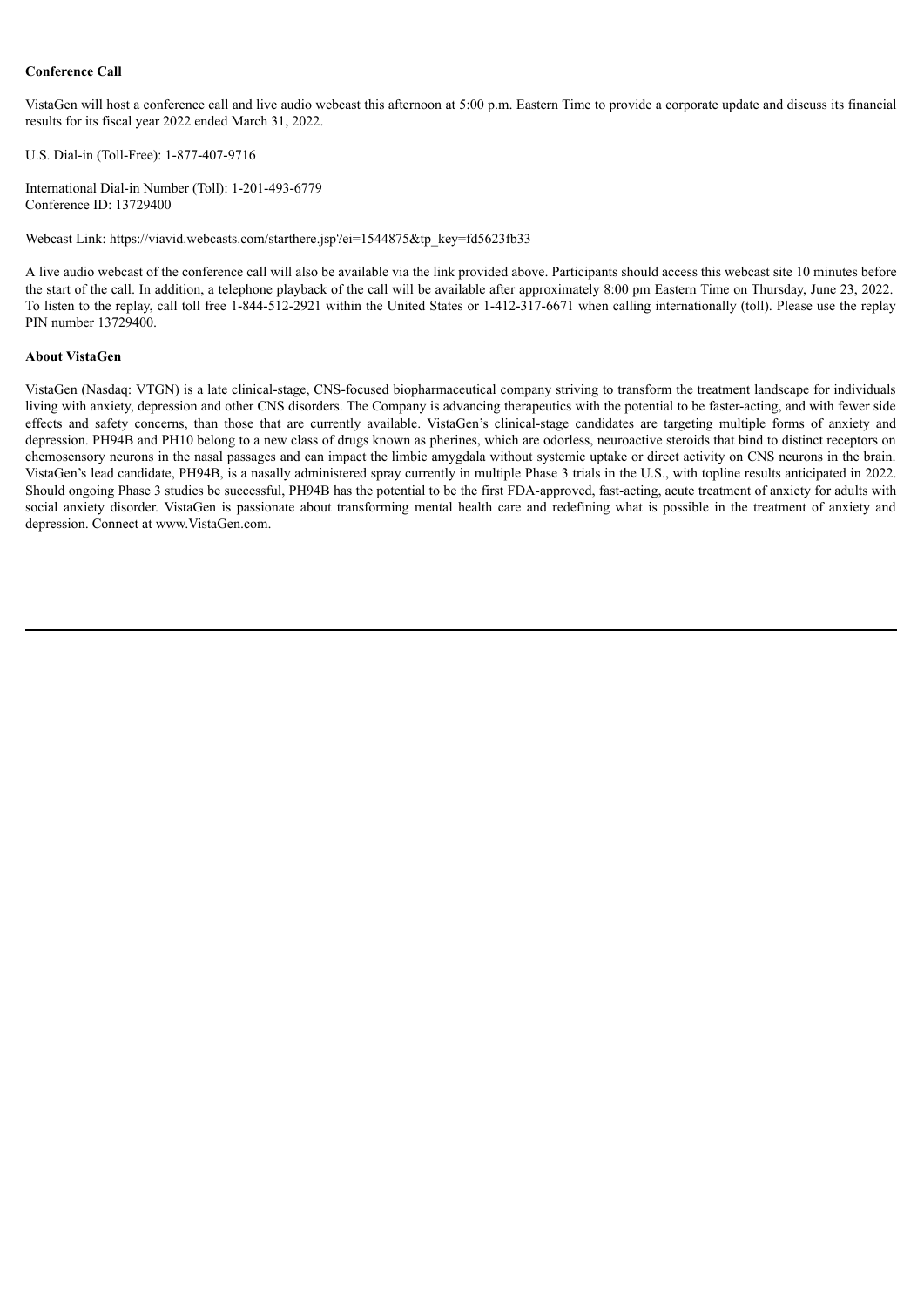#### **Forward Looking Statements**

This press release contains certain forward-looking statements within the meaning of the federal securities laws. These forward-looking statements involve known and unknown risks that are difficult to predict and include all matters that are not historical facts. In some cases, you can identify forward-looking statements by the use of words such as "may," "could," "expect," "project," "outlook," "strategy," "intend," "plan," "seek," "anticipate," "believe," "estimate," "predict," "potential," "strive," "goal," "continue," "likely," "will," "would" and variations of these terms and similar expressions, or the negative of these terms or similar expressions. Such forward-looking statements are necessarily based upon estimates and assumptions that, while considered reasonable by VistaGen and its management, are inherently uncertain. The Company's actual results or developments may differ materially from those projected or implied in these forward-looking statements. Factors that may cause such a difference include, without limitation, risks and uncertainties relating to the completion and results of the Company's PALISADE-1 and PALISADE-2 Phase 3 clinical trials; the Company's ability to submit a NDA to the FDA following the completion of PALISADE-1 and/or PALISADE-2 Phase 3 clinical trials; delays in launching, conducting and/or completing other ongoing and planned clinical trials, including delays due to the impact of the ongoing COVID-19 pandemic; fluctuating costs of materials and other resources required to conduct the Company's ongoing and/or planned clinical and non-clinical trials; market conditions; the impact of general economic, industry or political conditions in the United States or internationally; adverse healthcare reforms and changes of laws and regulations; manufacturing and marketing risks, which may include, but are not limited to, unavailability of or delays in delivery of raw materials for manufacture of the Company's CNS drug candidates due to the ongoing COVID-19 pandemic or otherwise; inadequate and/or untimely supply of one or more of the Company's CNS drug candidates to meet demand; entry of competitive products; and other technical and unexpected hurdles in the development, manufacture and commercialization of the Company's CNS drug candidates; and the risks more fully discussed in the section entitled "Risk Factors" in the Company's most recent Annual Report on Form 10-K for the fiscal year ended March 31, 2021 and in the Company's most recent Quarterly Report on Form 10-Q for the quarter ended December 31, 2021, as well as discussions of potential risks, uncertainties, and other important factors in our other filings with the U.S. Securities and Exchange Commission (SEC). The Company's SEC filings are available on the SEC's website at www.sec.gov. You should not place undue reliance on these forward-looking statements, which apply only as of the date of this press release and should not be relied upon as representing the Company's views as of any subsequent date. The Company explicitly disclaims any obligation to update any forward-looking statements, other than as may be required by law. If the Company does update one or more forward-looking statements, no inference should be made that the Company *will make additional updates with respect to those or other forward-looking statements.*

#### **VistaGen Company Contacts**

Investors: Mark Flather Vice President, Investor Relations (650) 577-3617 mflather@vistagen.com

Media:

Nate Hitchings **SKDK** nhitchings@skdknick.com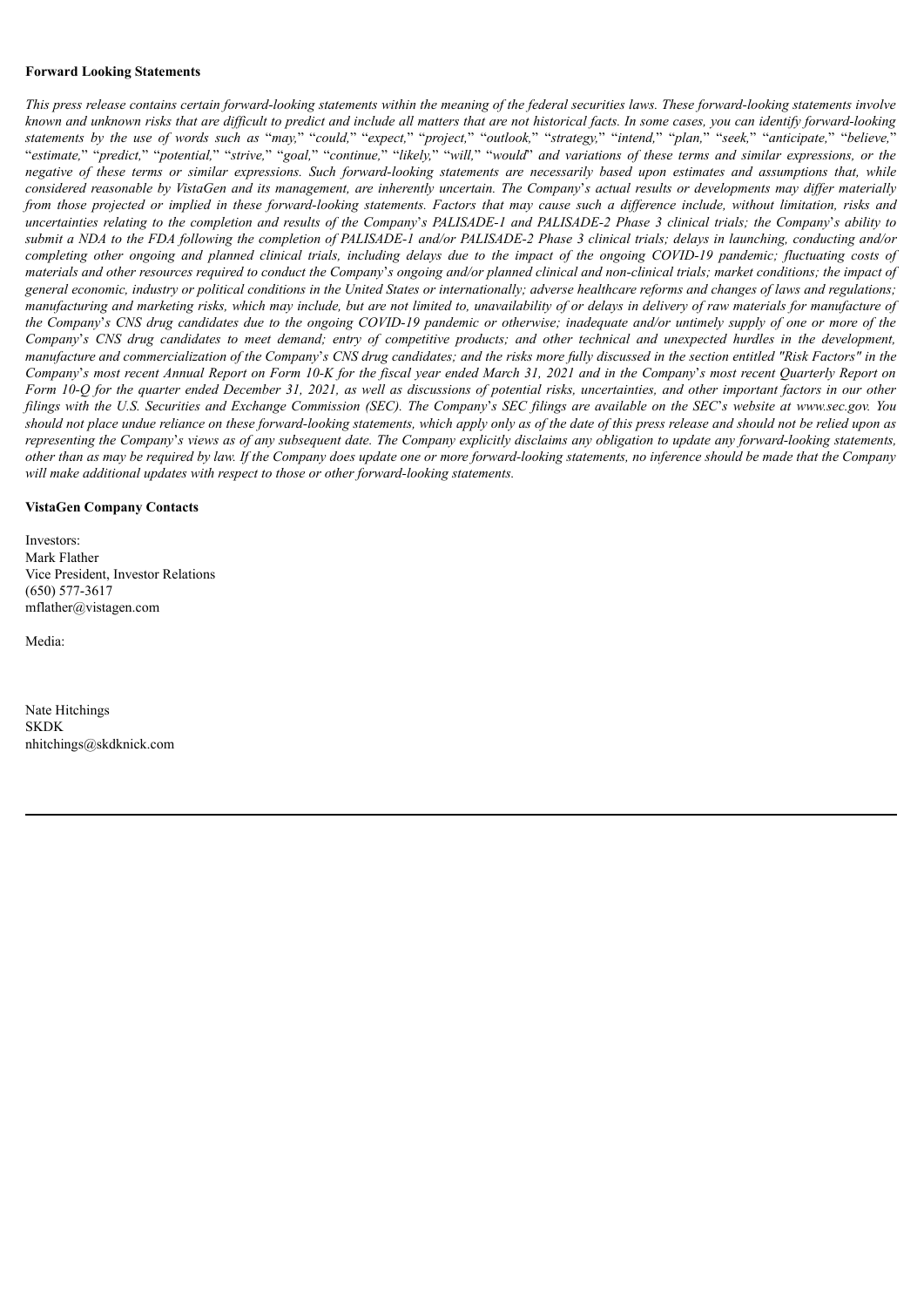## **VISTAGEN THERAPEUTICS, INC. CONSOLIDATED BALANCE SHEETS**

(Amounts in dollars, except share amounts)

|                                                                                                        | March 31,<br>2022       | March 31,<br>2021 |
|--------------------------------------------------------------------------------------------------------|-------------------------|-------------------|
| <b>ASSETS</b>                                                                                          |                         |                   |
| Current assets:                                                                                        |                         |                   |
| Cash and cash equivalents                                                                              | \$<br>68,135,300        | \$<br>103,108,300 |
| Prepaid expenses and other current assets                                                              | 2,745,800               | 875,700           |
| Deferred contract acquisition costs - current portion                                                  | 116,900                 | 133,500           |
| Total current assets                                                                                   | $\overline{70,998,000}$ | 104,117,500       |
| Property and equipment, net                                                                            | 414,300                 | 367,400           |
| Right-of-use asset - operating lease                                                                   | 2,662,000               | 3,219,600         |
| Deferred offering costs                                                                                | 321,800                 | 294,900           |
| Deferred contract acquisition costs - non-current portion                                              | 146,400                 | 234,100           |
| Security deposits                                                                                      | 100,900                 | 47,800            |
| Total assets                                                                                           | \$<br>74,643,400        | \$<br>108,281,300 |
| <b>LIABILITIES AND STOCKHOLDERS' EQUITY</b>                                                            |                         |                   |
| Current liabilities:                                                                                   |                         |                   |
| Accounts payable                                                                                       | \$<br>2,758,600         | \$<br>838,300     |
| Accrued expenses                                                                                       | 1,329,200               | 1,562,700         |
| Deferred revenue - current portion                                                                     | 1,244,000               | 1,420,200         |
| Operating lease obligation - current portion                                                           | 433,300                 | 364,800           |
| Financing lease obligation - current portion                                                           |                         | 3,000             |
| Total current liabilities                                                                              | 5,765,100               | 4,189,000         |
| Non-current liabilities:                                                                               |                         |                   |
| Accrued dividends on Series B Preferred Stock                                                          |                         | 6,272,700         |
| Deferred revenue - non-current portion                                                                 | 1,557,600               | 2,490,300         |
| Operating lease obligation - non-current portion                                                       | 2,605,400               | 3,350,800         |
| Total non-current liabilities                                                                          | 4,163,000               | 12,113,800        |
| <b>Total liabilities</b>                                                                               | 9,928,100               | 16,302,800        |
|                                                                                                        |                         |                   |
| Commitments and contingencies                                                                          |                         |                   |
| Stockholders' equity:                                                                                  |                         |                   |
| Preferred stock, \$0.001 par value; 10,000,000 shares authorized at March 31, 2022 and 2021:           |                         |                   |
| Series A Preferred, 500,000 shares authorized at March 31, 2022 and 2021; no shares and 500,000 shares |                         |                   |
| issued and outstanding at March 31, 2022 and March 31, 2021, respectively                              |                         |                   |
| Series B Preferred; 4,000,000 shares authorized at March 31, 2022 and 2021; no shares and 1,131,669    |                         |                   |
| shares issued and outstanding at March 31, 2022 and March 31, 2021, respectively                       |                         | 1,100             |
| Series C Preferred; 3,000,000 shares authorized at March 31, 2022 and 2021; no shares and 2,318,012    |                         |                   |
| shares issued and outstanding at March 31, 2022 and March 31, 2021, respectively                       |                         | 2,300             |
| Series D Preferred; 2,000,000 shares authorized at March 31, 2022 and 2021; no shares and 402,149      |                         |                   |
| shares issued and outstanding at March 31, 2022 and March 31, 2021, respectively                       |                         | 400               |
| Common stock, \$0.001 par value; 325,000,000 shares authorized at March 31, 2022 and 2021;             |                         |                   |
| 206,676,620 shares and 180,751,234 shares issued at March 31, 2022 and March 31, 2021, respectively    | 206,700                 | 180,800           |
| Additional paid-in capital                                                                             | 336,080,700             | 315,603,100       |
| Treasury stock, at cost, 135,665 shares of common stock held at March 31, 2022 and 2021                | (3,968,100)             | (3,968,100)       |
| Accumulated deficit                                                                                    | (267, 604, 000)         | (219, 841, 600)   |
| Total stockholders' equity                                                                             | 64,715,300              | 91,978,500        |
| Total liabilities and stockholders' equity                                                             | \$<br>74,643,400        | \$<br>108,281,300 |
|                                                                                                        |                         |                   |